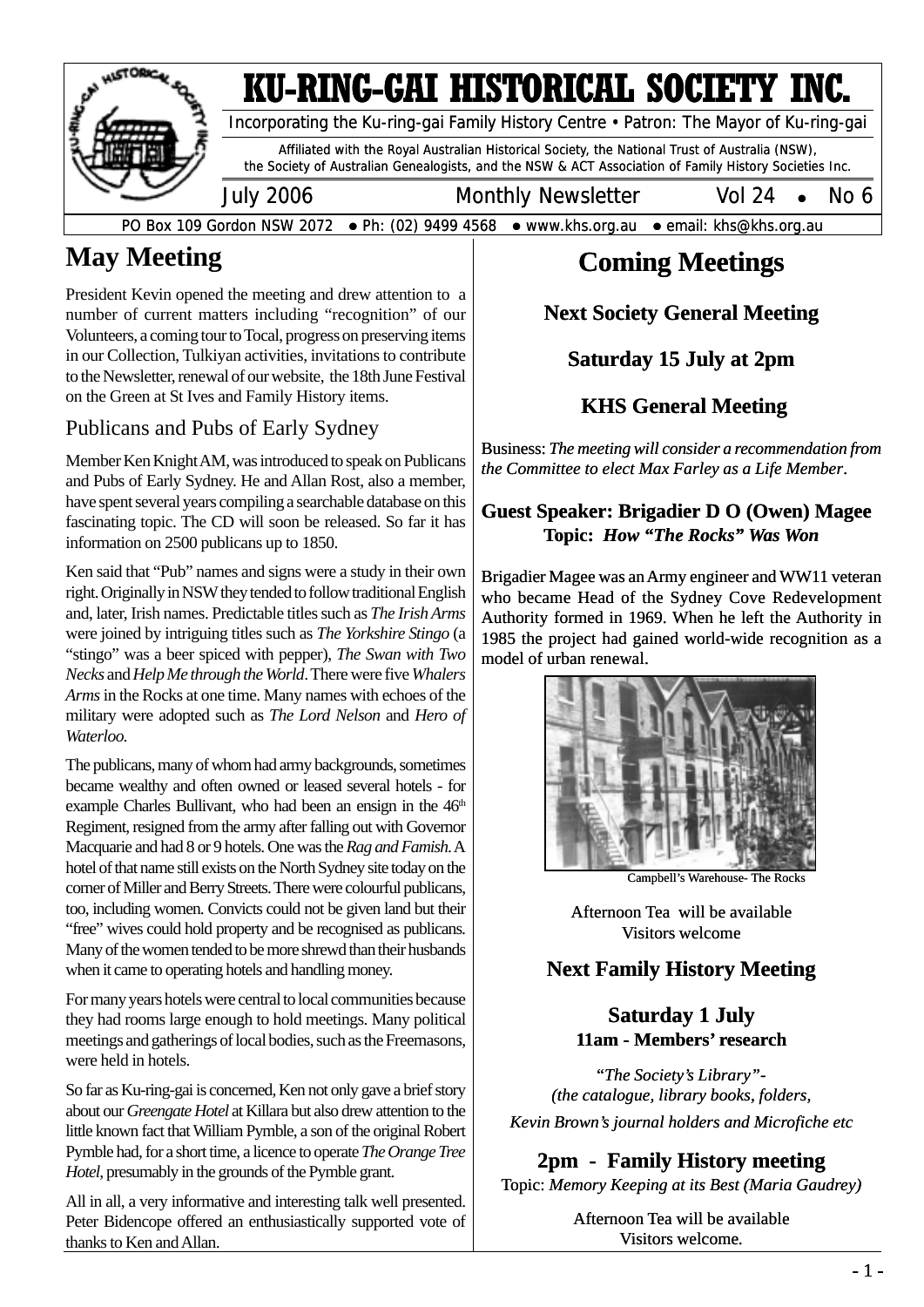### **Welcome to New Members**

We are pleased indeed to welcome the following recent new members:

Caroline Dunsford (West Pymble), Barry and Margaret Eastment (Killara), Joan McDonald (Pymble) and John Wilkinson (Pymble)

We know they will enjoy their time in the Society and that we in turn will enjoy their company

# **Contributors**

We thank the otherwise unrecognised people who have submitted information for the Newsletter over and above the call of duty. We also apologise to any we may have overlooked:

Stella Green, Ken Knight, Stuart Doyle, Doug Milne, Ian Ramage, Joy Walker and Margaret Wyatt

Not all the information we have received could be included nor necessarily in the form or words received. It is all nevertheless appreciated.

### **Introduction to Family History Research and Resources**

Jo Harris will start a new 8-week course Friday 7 July on Introduction to Family History Research (10.30am – 1pm approx) with special attention to the resources now available in our Rooms and the adjacent Council Library. Weekly assignments need to be carried out. The \$75 fee helps buy more resources. Book (with fee) with Jo on 9489 4393.

# **Occasional Tasks**

Some volunteers have indicated that they wish to have a more active role whilst rostered on duty in the Research Centre. A Task Register is being established which sets out detailed statements on a variety of jobs that can be undertaken. Many of the task statements relate to preservation functions with the tasks broken down so as to relate to specific objectives and a sequence of actions necessary to systematically complete the overall preservation objectives.

This structured approach ensures that work will not have to be 'redone' at a subsequent stage. It avoids unnecessary repetition.

Whilst the task statements are as 'self-explanatory' as is practicable, volunteers would benefit from attending one of the Wednesday preservation workdays to experience first hand the type of work and learn where the necessary resources are to be found. In this way they will be more familiar with the 'occasional tasks' and be able to work independently when rostered on duty.

If you are looking for a task to do then please review the 'Task Register', which is in a red ring binder in the rooms, it will be updated regularly. It also contains a checklist of tasks to be undertaken whilst on duty opening and closing the rooms. Please feel free to attend one of the preservation workdays any Wednesday, between 10.00 am and 2.00pm, to become familiar with the tasks being undertaken.

# **Training for Volunteers**

Volunteers are encouraged to attend a training session to update them on changes that have or are taking place in the Research Centre. If you are rostered for duty on a Monday, Thursday, Friday or Saturday you should attend between 10.30am and 12.30pm on the corresponding day as follows: Friday 30<sup>th</sup> June; Monday 3 July; Thursday 6 July or Saturday 8 July. If you are unable to attend on the day that corresponds with your rostered day then please attend on one of the other dates nominated. By attending this training, you will better understand the equipment and resources in the Research Centre, your knowledge will improve and you will be more able to assist others.

The Society takes this opportunity to acknowledge the contribution of the following volunteers who were inadvertently omitted from the list of Volunteers sent with the June Newsletter:

Heather Burgess; Elva Davis; Elizabeth Hassall and Jenny Joyce.

### **More on Street Names**

*Roseville's* Clanville Rd comes from Clanville Estate, the name given his grant by Daniel Mathew but we do not know how Longford St was named.

*Lindfield's* Tryon Rd is after Admiral Sir George Tryon who was in charge of the Australian Station between 1884 and 1887. He was the first Admiral to use Admiralty House. However we do not know the origin of Westbourne Rd.

*Killara's* Lorne Av is after Lorne, the home of Captain Robert Pockley who lived where the Killara reservoir is now. However we do not know about Calvert Av.

*Gordon's* Minns Rd is after the artist Benjamin E Minns who lived there but we do not know the origin of Pearson Av.

*St Ives'* Lynbara Av is after **Lyn**ette and Bar**bara** Morrie, the daughters of an architect but we do not know about Woodbury Rd.

*Pymble's* Bromley Avenue is after Andrew Bromley whose family were orchardists off Mona Vale Rd. We do not why Orinoco St was so named.

*Turramurra's* Stonecrop Rd is after the Stone Crop, a Qboat commanded by Captain Maurice Blackwood in WW1. However we do not have the origin of Berilda Av.

W*ahroonga's*- Gilda Av comes from the names of the daughters of Alicia Maher who subdivided the area. They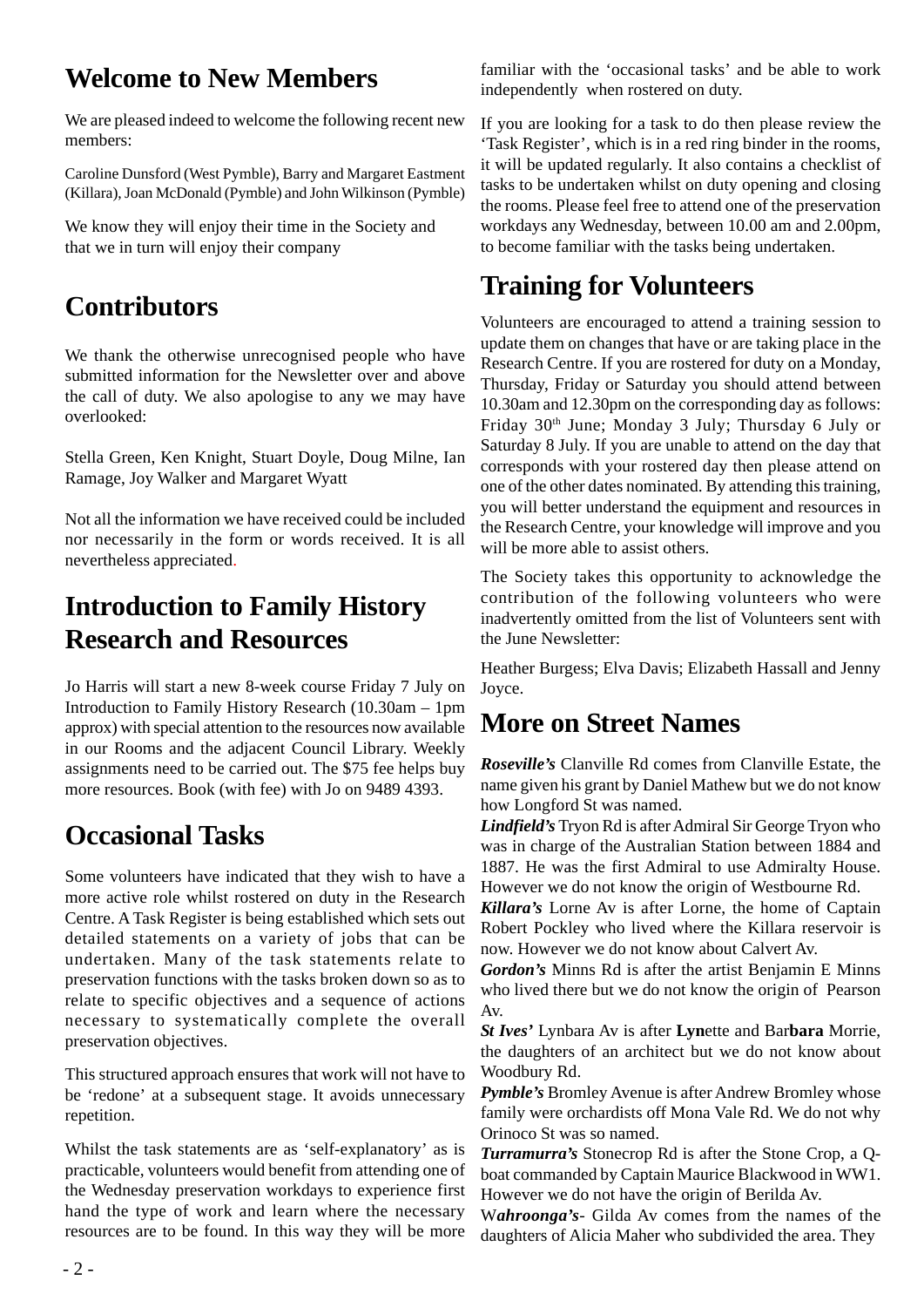were **G**ertrude, **I**via, **L**orna, **D**orothy and **A**licia herself. However we do not the origin of Glenrock Av.

### **Profile of a Member - Barry Badham**

### Did you know …

… that each year we include members' suggestions in the program of Society speakers? Five of the last years' eleven speakers were selected in this way. Word-ofmouth recommendation is a most effective way of identifying potential presenters who are likely to be well received.

*SO, IF YOU HAVE HEARD* someone speak well on an aspect of Australian history, particularly local history, someone who knew their subject well and was able to convey their interest to an audience enthusiastically, we would like to hear from you.

A brief note to Beverley Dunstan at the Society, or phone her on 9419 8526 is all that is needed.

### Quiz

(Answers on Back Page)

- Q 1 The Wahroonga Bush School in Burns Rd was opened in 1944. Why was such a large tract of land in such a desirable location unused until then?
- (a) it was owned by a religious order
- (b) it was set aside by the Education Department in 1931 but the depression and then the war intervened
- (c) in 1914 it was acquired for an observatory
- (d) it was used as a dairy to service local residents.
- Q 2 Charles Gregory Wade, William Arthur Holman, Nicholas Frank Greiner, Barrie John Unsworth, George Stephenson Beeby and Thomas Richard Bavin. These were:
- (a) all Premiers of NSW. True or false?
- (b) all residents of Ku-ring-gai at one time. True or false?

### **Volunteer Rosters**

Rosters for the next 4 months are available in the Rooms. Volunteers are asked to pick up their copy if they have not already done so.

### Recent Acquisitions

The following are among recent additions to the Society's Collection:

BIBLIOGRAPHY OF C APTAIN JAMES COOK - Ed M K Beddie. (Mitchell Library (1970)). 896 pages.

BELGENNY FARM - CAMDEN PARK ESTATE. Dept of Planning (1988) - a Bicentenary publication. Well illustrated. 20 pages

ST JOHN'S PRESBYTERIAN CHURCH (WAHROONGA). Jubilee publication (1898-1948)



Long-time familiar faces at many of our meetings, Barry and his wife Joan have been members since 1983. Many newer members would not really know Barry but he is one of those people who are called on for advice and help when a touchy problem arises or a special job needs to be done. A solicitor by profession, his advice, always quietly given, and only ever when asked, has been valued by committee members over the years. His sole regular duty these days is Returning Officer at the Society's elections.

The name Badham is well known in Sydney's legal and academic circles. Barry (christened Barrett) is the son of Lennard Badham QC., and a great grandson of Professor Charles Badham who was Professor of Classics at the University of Sydney from 1867 to 1883. All those now connected with the University would know of the Badham Library in the Badham Building. Barry's mother, Nora, was herself a member of the Society. She was a daughter of the artist, Joseph Arthur Bennett, who built *Westholme* on the corner of Cleveland and Water Streets at Wahroonga. Westholme is a lovely residence which continues to grace Ku-ring-gai.

A modest self-effacing man, Barry has always preferred to contribute quietly without fuss and served a total of fifteen years on the Committee including terms as Vice President, Treasurer, Secretary and Committee member.

Away from the Society, he has had a long time enthusiasm for music and particularly for musical comedy. Ever one to contribute, he was the Founder and President of the Phonograph Society of NSW and continues to be active as Secretary of that group. It consists of people interested in the history of recorded sound, both the records themselves and the machines on which to play them.

Barry has been a Kuring-gai resident all his life except for three years in Goulburn and Young. He and Joan have four daughters and nine grandchildren

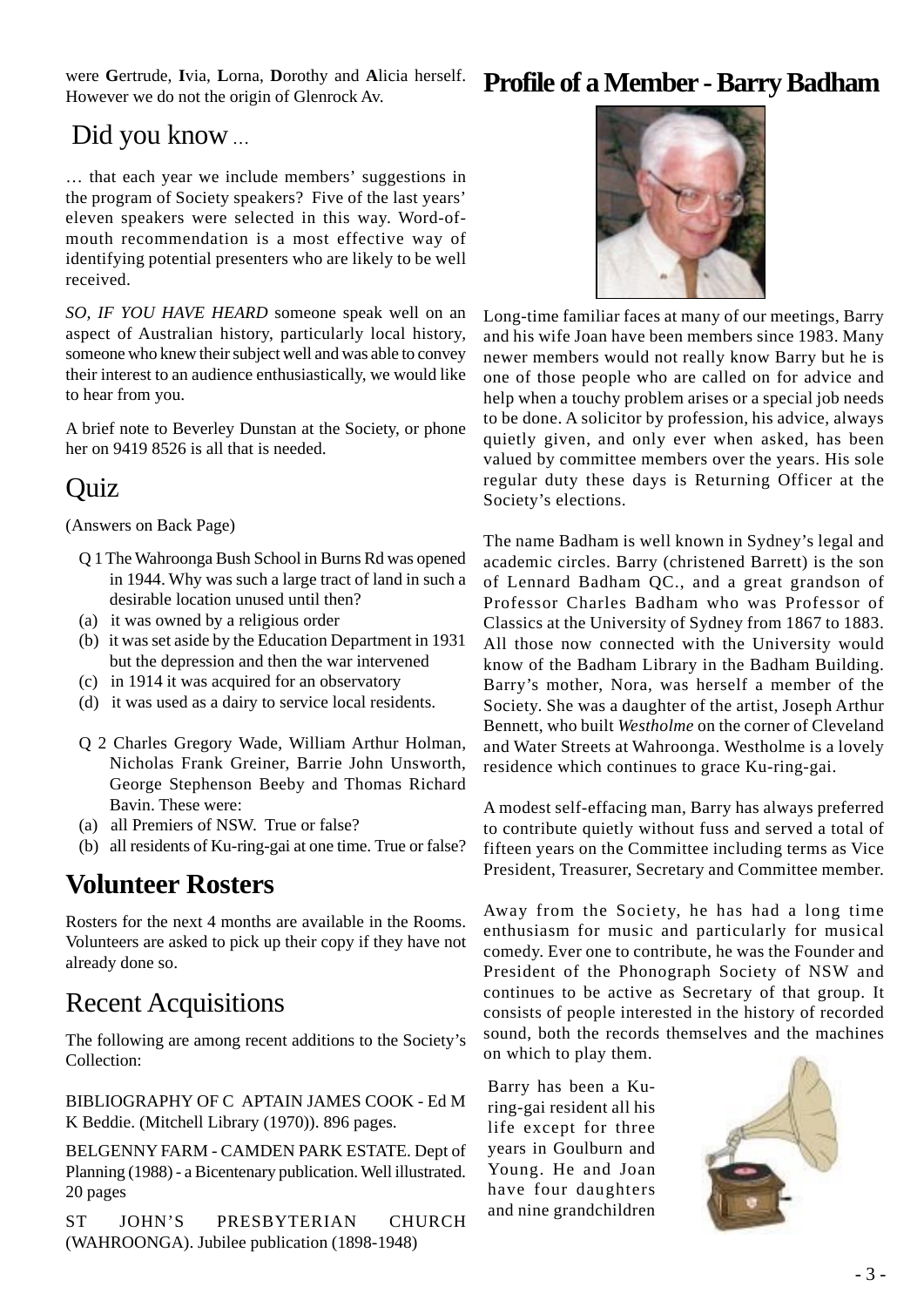# **History Notes**

### **Good for man and beast**

Our history abounds with people who, for one reason or another, have not become well known names in our local history despite the impact they made. One such was the respected Dr William Moore who described himself as a homeopathic surgeon. Born in Norfolk in 1831, he came to Australia in 1855. In 1862, when 32, he married Fanny Taylor, a NSW-born 17 year old.

He and Fanny lived predominantly in Elizabeth St in the city and later at Lawson in the Blue Mountains. However, by the 1870s he came to own a prodigious amount of what had been Crown land in Ku-ring-gai west of the Highway. This amounted to over 800 acres down to the Lane Cove River and embraced land in Gordon, Killara and Lindfield. Before West Pymble was developed, the area was locally referred to as Congham after his Norfolk birthplace. The name Congham now only remains as Congham Road in West Pymble.

When Ku-ring-gai was settled it was the relatively level and fertile land on the eastern side of the Highway which was prized, together with a narrow strip on the western side along the top of the ridge. The steep and less fertile land leading down to the Lane Cove River was not looked at as valuable. Much of it therefore remained in the possession of the Government.

Dr Moore did not live on his "Lane Cove" property. It is thought he bought it because he was attracted to the peace of the bushland and because, being a homeopathic surgeon, its native flora provided him with the raw material for his herbal remedies. He established "galvanic baths" in Elizabeth Street and his Moore's Electric Baths were still operating there into the 1890s. Moore's Household Ointment, claimed to be Good for Man and Beast, seems to have been the Goanna Oil of its day and found in most homes. He became an extremely wealthy man with many properties in Sydney and NSW country areas as well as real estate in his native Norfolk – sometimes occupied by his Norfolk relatives. His prosperity was evidenced by a large donation he made to establish a Homeopathic Hospital in Glebe and by the many bequests he made to a large number of groups including the Congregational Church, Sydney City Mission, a Female Mission Home in Glebe, the Animal Protection Society, the NSW Bush Missionary Society and the Deaf, Dumb and Blind Institution.

He and Fanny died childless in 1911 and 1914 respectively. The large tract of Lane Cove land was split up under the administration of Christopher Bowes Thistlethwayte, who was described as his great-nephew. He was married to the granddaughter of William Moore's sister Elizabeth and is remembered mainly as a significant President of Ku-ringgai Shire (1925-1927). Moore, in his will, gave specific instructions to the effect that his Gordon Estate was to be used for farming and residences. Its "First class" streets were to have no "noisome trade" and there were to be no places for the sale of intoxicating liquor. Land could be granted to protestant religious bodies and low-lying areas and gullies could become pleasure reserves.

The Moores and Thistlethwaytes were committed Congregationalists and Thistlethwayte distributed part of the land to the Congregational Union of NSW that built the Naamaroo Conference Centre near Fullers Bridge. The continuing ownership of this section became the subject of 1952 Court cases. Another part was slated for inclusion in the proposed "model' suburb of Bradfield that Thistlethwayte launched in 1924. The project failed and the area was later renamed West Lindfield. Other sections were subdivided for residential use. Another portion was to become the Gordon Golf Course. Importantly, 238 acres were contributed to become part of the Lane Cove National Park. More was subdivided for building purposes.

It is evident that Dr William Moore set in train developments that were to prove influential in creating the character of a large section of today's Ku-ring-gai. In this way he possibly had as much influence as any other single individual. Yet one wonders how many of today's residents of Ku-ring-gai have ever heard of him?

- Max Farley

(Additional information compiled by Barbara Merefield can be found in papers included in the Ku-ring-gai Families Database Work Books at the Society's Research Centre listed under Thistlethwayte and Wm Moore).

# **The Pymble's Pub**

Of the early Ku-ring-gai pubs those coming most readily to mind are *The Gate*, later *Green Gate*, opened by John Johnson in 1832 and taken over by his brother-in-law, Thomas Kelsey, in 1835 after Johnson established The *Sawyer's Arms* opposite Fidden's Wharf Road. We may think, too, of Daniel Bullock's *New Inn* from 1843, on the Highway just north of Mona Vale Road. This passed to Patrick Lynam and then to Patrick O'Brien Murphy. Murphy, a belligerent Irishman, found after his discharge from bankruptcy that his former creditors were distinctly unenthusiastic about his renewing his licence for a hostelry called *The Bard's Legacy*, so he advertised in the SMH of 3 May 1843: "Patrick Murphy challenges anyone to tread on the tail of his coat and say that he is not fit to hold a Publican's Licence".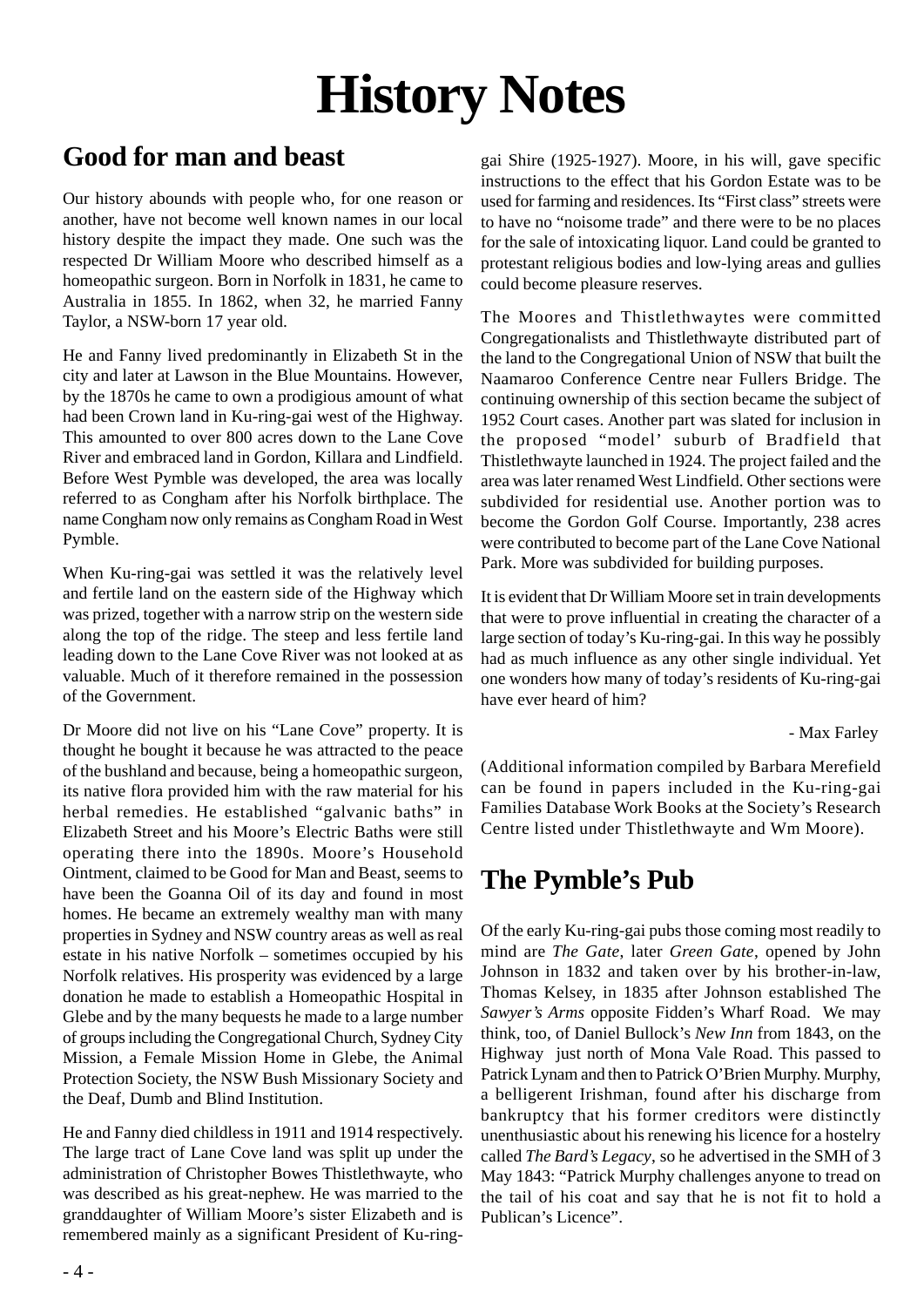Not so readily remembered is the first Ku-ring-gai publican, George Cadby, licensed from 7 December 1831. Cadby, a former member of the Royal NSW Veterans Company, had received a grant of 100 acres on the west side of the Highway in the Lindfield area, on which he grew vegetables and where his inn was probably located.

Also often overlooked is *The Orange Tree* for which William Pymble, eldest son of Robert, was licensee. The precise location of this establishment is not known, but it was probably close to the Pymble family's house just south of the present Pymble railway station. *The Orange Tree* was formally licensed only in one year 1846, but it is possible that it earlier operated unlicensed because the entry for Robert Pymble (written by P.H. Pymble-Ferguson in the Australian Biographical and Genealogical Record, Series 1), suggests that the hotel had an established reputation for its range of "hard and soft beverages made from Herefordshire recipes, such as rum, plum and grape wine, apricot brandy, apple and peach cider and honey-mead".

- contributed by our May speaker, Ken Knight

### **Preserving our History**

Before the Society was formed in 1963 Ku-ring-gai did not score well in recording and valuing its history. Only two exceptions of note come to mind.

One was an article published by James G Edwards in Sydney's Evening News on 18-22 July 1921. In it, using the pseudonym "Jones", he tells of his recollections as a youth making the journey from Blue's Point to Wahroonga in about 1850. He writes of the sights along the way, of the people who lived there and of the lives they led. His article is reproduced in Kerrin Cook's The Railway Came to Kuring-gai and on pages 59 to 67 of the September 2000 issue of The HISTORIAN. The other was a talk on Ku-ring-gai's Early History and Development given in 1948 by our "Tree Mayor", W Cresswell O'Reilly. His address to the Killara Community Services Club was later printed by Council. A copy is in the Society's Rooms.

It was not until a Ku-ring-gai Mayor, George Nicol, initiated the formation of our Society in 1963 that a concerted effort was begun to focus attention on the history of our area. Until then even Council staff adopted a cavalier attitude to the preservation of vital records. One often quoted example was a Council accountant who in tidying up mode sent most of Council's Rate Books from 1906 to 1930 to the tip.

Fortunately there were some who took a more enlightened view. One such was Stuart Doyle who spoke to us in 1997 about those bad old days. Stuart, a member of the Society, was employed by Council in senior positions for many years and has always had a deeply held understanding of the importance of its history to any community. A summary of his talk is in The HISTORIAN of March 1997. The Rates Book tragedy alerted him to the certainty of tragedies to come so he started, as he put it, to "squirrel things away" – the things being historic photographs, records and memorabilia. Knowledge of his concern led to the public giving these to him personally for safe keeping.

When Council set up its Local History Centre in the mid 1980s, Stuart passed a lot of material to its custodian, Margaret Wyatt, in the belief that at last there existed a place where they would be safe from the "Philistines" as one Council librarian called some of his Council colleagues at the time. Sadly, as we know, a less concerned Council shut down the Centre in 1996 notwithstanding the loud and lengthy protestations of the Society. This action by Council rang alarm bells in Stuart's head and he therefore still retains "another 'Rinso' box or two". Happily the Society has come a long way since 1996 and Stuart has willingly co-operated with us by loosening the locks on the "Rinso" boxes.

Understanding our past would not be possible without the foresight and vision of the civic minded Stuart Doyles of this world joined by the many family historians who themselves have "squirreled away" countless records about their own families. These records have amongst them irreplaceable information about the communities in which those families lived.

It is our responsibility to see these records are preserved and available to those who seek to put them to good use.

Any reader who has material of historic value to our community is therefore urged to contact us so that, together, we can take the steps necessary to see it is preserved for future generations.

# **Love Springs Eternal.......**

#### *MARRIAGE*

*At Hunter's Hill Church on Tuesday 2nd of June 1840, by the Rev George E Turner B.C.L., William Forster of Lane Cove, to Sarah Fox, of same parish. The vigorous swain is in his seventy-eighth year and the amiable nymph in her seventy-second. The happy pair walked from Lane Cove to Hunters Hill, a distance of seven miles and after the interesting ceremony was over, they walked back to Lane Cove to enjoy the honeymoon.*

This incident was mentioned in the December 1983 HISTORIAN. Since then some extra facts have come to light. William Foster (not Forster) was a convict who came to Australia in 1797. He must have been a charmer as Sarah was his third wife – the earlier two being Mary Dooley and Elizabeth Britt. *Lane Cove* was what is now called Ku-ringgai and his land was where the *Greengate Hotel* is in Killara. He is believed to have been the brother of John Foster who married a convict, Frances Johnson. When Francis was widowed by John Foster's 1823 death, her brother-in-law William gave her the ten acres of his land on which the hotel was built. Frances became very wealthy.

From the Sydney Morning Herald of 5 June 1840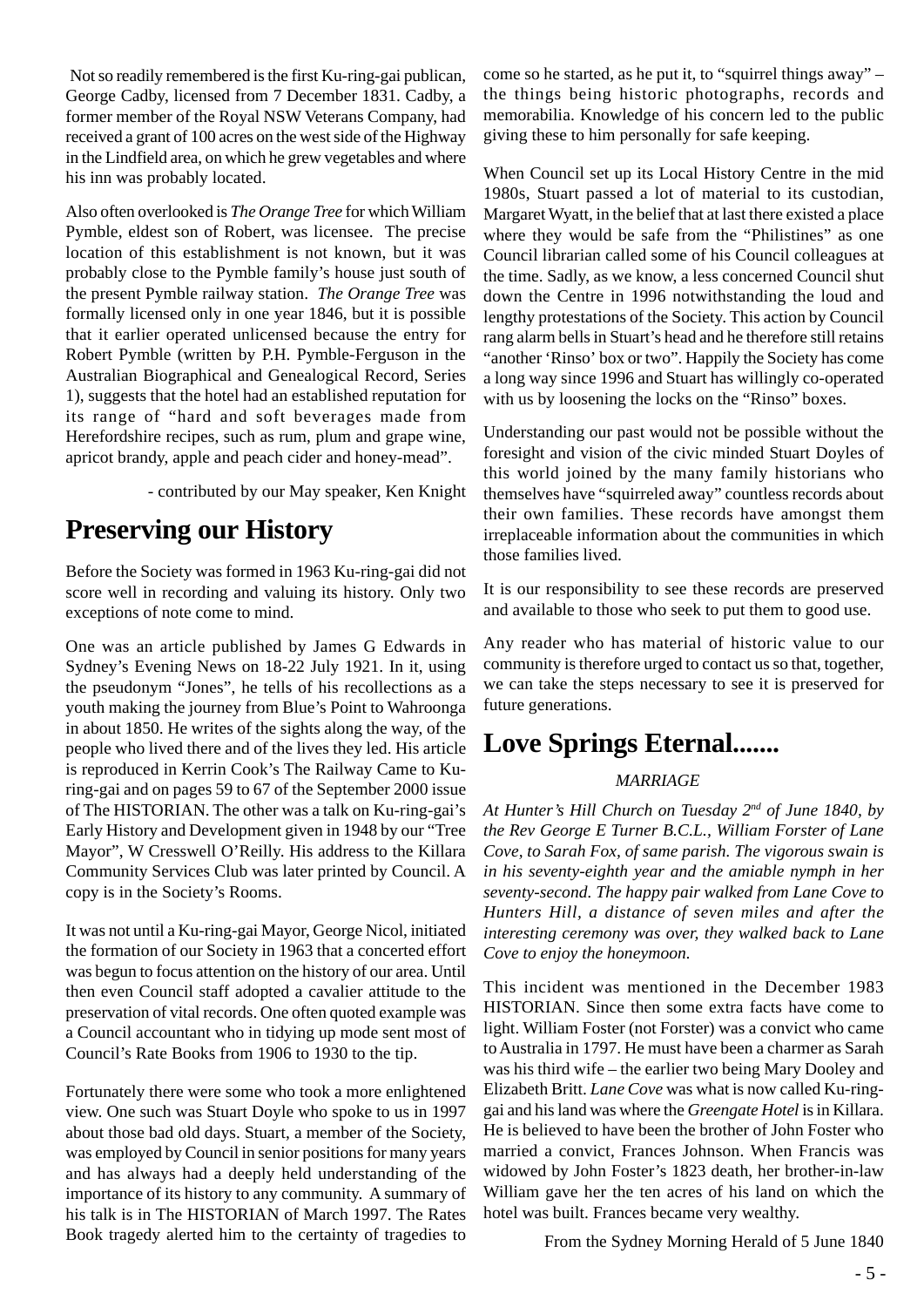# **Family Matters**

# **3 June Family History Meetings**

#### **11am Research Meeting**

Nearly 20 were present at the 11am session which featured South Australian research. The following sources were demonstrated and discussed:

#### *ON COMPUTERS*

*In the "All BDMs" desktop folder* SA 1842-1928 Births SA 1842-1915 Deaths SA 1842-1937 Marriages

*In the "SA" desktop folder*

1836-1885 Biographical Index of South Australians - 4 vol. set 1836-1885 South Australians - 2 vol. set 1841 Census (slow loader) 1848-1885 Bound for South Australia (deaths on board, ship names, surgeons reports) 1876 Directory of South Australia 1881 SA Directory 1886 SA Government Gazette 1903 SA PO Directory Cudlee Creek, SA Founders of Australia Founders Index Lonely Graves (on stations, roadsides, etc. - not in cemeteries)

#### *In the "Australian" desktop folder*

"AUSTRALIAN FOLDER" (includes South Australian entries) 1855-1892 Dictionary of Aust. Biography (need to load CD) 1880 A Glance at Australia 1888 Aldine Bicentennial History Index 1906 John's Notable Australians 1913, 1923 and 1925 Pastoral Directories Aust. Dictionary of Biography ABGR (Aust. Biographical & Genealogical Index) AGCI (Aust. Genealogical Computer Index 1 and 2) Australian Family Histories Australian State Separations Old Place Names to New

#### *ON SHELVES*

Who's Who in Australia Australian Encyclopaedia AGBR - 4 vol. (index on computers)

#### **2pm Members' Meeting**

More than 30 attended the 2pm meeting.

#### *REPORTS*

Jo reported on:

**Preservation Work -** lots has been done

**Magazine Holders -** being made from wine casks, more casks needed, Kevin Brown group leader

**Box of old "Descent" magazines** (journal of Society of Australian Genealogists). Members were invited to help themselves for borrowing or keeping.

**Problem Solving Day** *-* held on 20 May as an experiment … there were attendees to 5pm.

**Huguenot Society Meeting** *-* held at Chatswood on 7 May featured Joan Webb speaking on Eccleston du Faur without whom there would be no Ku-ring-gai National Park.

**Visit to State Records, Kingswood** *-* several members attended a talk on *Real Property Packets* which can contain such items as Title records, Wills, Birth Certificates. A visit by the Society is to be arranged.

**Newsletter -** Congratulations were given to Max Farley for contents of monthly newsletters, to Kerrin Cook for set-up, to production and mailing teams, and to Jenny Joyce for her skill in enabling printing direct from computer.

**Ann Barry** - Ann Barry deserves special thanks for all the work she does for the Society.

**Rosters** for Volunteer Duty in Rooms are out for next 4 months. To be collected from the Rooms.

**Society Library** - Estelle Howell has undertaken the task of supervising tidiness of library. Please return books to correct places on shelves.

**Databases** - Judith Fuller is transferring Gordon Public School records to a database. Stella Green and Alison Lever have started on Shipping Arrivals of Members' families.

**Members Research Interests** – members are invited to enter their family name interest in the special folder in the Rooms - a database is "in the pipeline".

**"Heritage" Quarterly Magazine** - Jo spoke highly of this publication. The Society has taken out a subscription.

**Mechanics Institutes** - these have wonderful records of great value to researchers.

**Australian Census** (**8 August 2006)** – there will be 61questions. Two optional ones are *Religion* and *Agreement to retain one's personal information* for release after 99 years. Members are encouraged to say 'yes' to the latter for the benefit of future genealogists.

**Harbour Bridge Deaths** - Following an enquiry, Jo's research revealed there were 16 deaths during construction. There is a plaque listing the names.

**Book Reports** – reports were given on the following publications: *Medieval Lives; Pearl Beach Legacy* – (the story of Minard Crommelin); *The Mutiny on Board HMS Bounty; Manuscripts in British Isles relating to Australia, NZ and Pacific*; the *SOG UK magazine*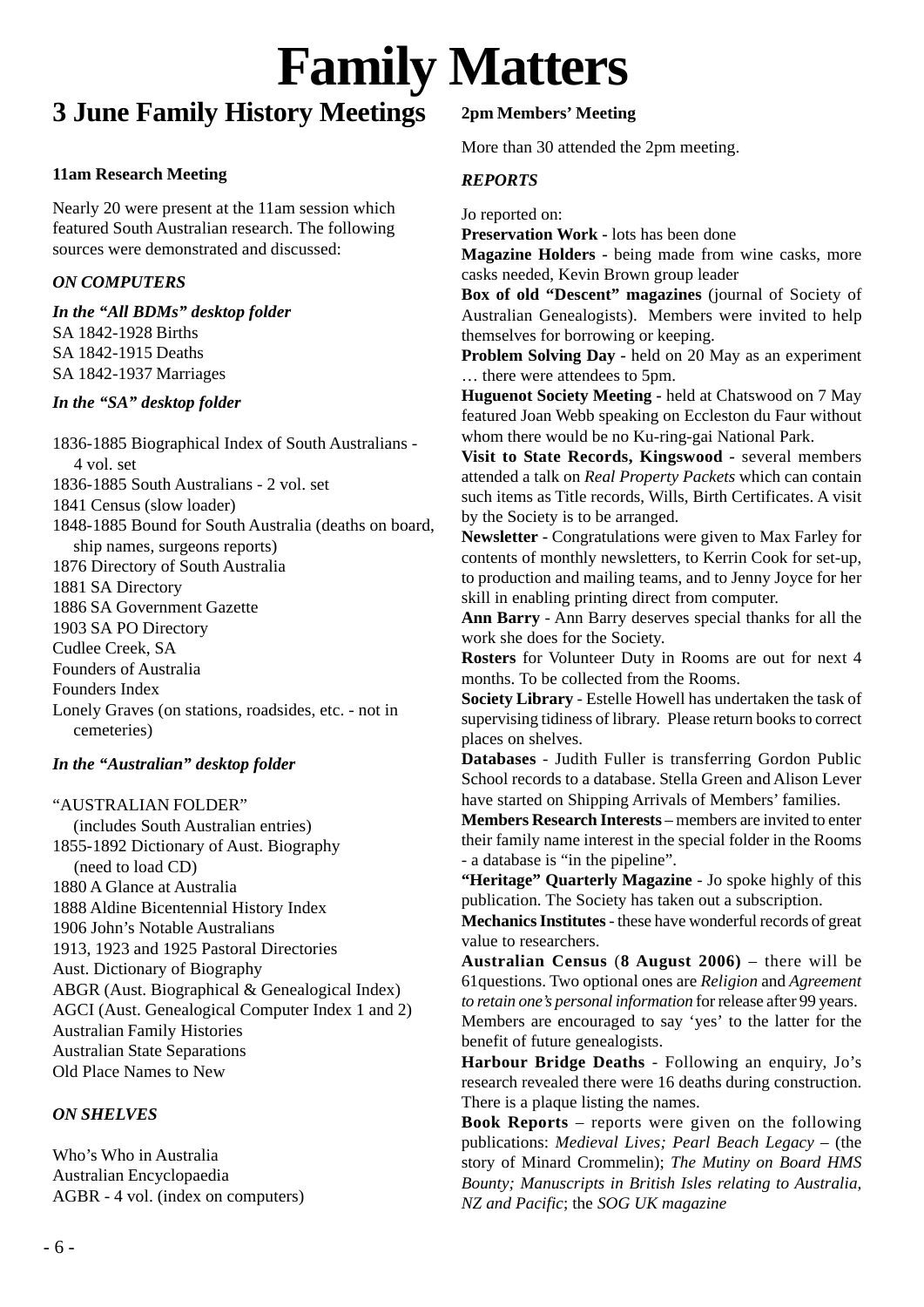#### *COMING EVENTS* **-**

*\* An Introductory Course* (8 weeks) on Family History Research and the Resources available in our Rooms and the adjacent Council Library starts on Friday 7 July. Weekly assignments will be set. The \$75 fee helps buy more resources. Bookings to Jo Harris (9489 4393)

\* *Dead Persons Society Meeting -* Sat. 8 July. 1.30pm. At SAG, Rumsey House, Kent St. Features Helen Dickinson on "*Using on line and parish records"*. \$5 SAG members, \$10 visitors, bookings to SAG not required

 \* *Tour of Land Titles Office, St James Church, Hyde Park Barracks* - Thursday 20 July, 10.30am at St James. \$10 fee with booking with Jo Harris. (9489 4393). Lunch at own expense. Limited to 20, in two groups led by Jo and Helen Dickinson. .

 *\* Shipping* - Jo Harris is organising another talk at State Records, Globe St. Watch for details.

#### *"SHARE A DOCUMENT "*

Members were invited to show and describe a document which had proven of particular interest or value in their family history research with the following result:

Peter Steyne - Aunt's diary and book of dates

Stella Green - g g grandfather's letter 1863 describing death of wife

Joy Walker - letter and poem from WWI

Elaine Turnidge - letter about convict arriving Tasmania 1824

Joyce Ryerson - permission for a girl under age to marry

- Christine Edwards photo of wooden chest made by grand father when Royal North Shore Hospital became 'Royal'. The chest is now missing
- Jan Cook description of burning of large haystack in 1890 by great-uncle

Angela Lind - letter from g grandfather 1889 to his daughter

- Don Paul copy of original portrait in Mitchell Library of g g grandmother who arrived in *Neptune* 1789
- Shirley Morley letter from her father who was POW in Crete in WW11
- Evelyn Wyatt account for house built in Lindfield in 1907. Cost £928

Max Farley - old Arnott's biscuit tin in which family treasures are stored.

Jenny Joyce - letter of family news from England

- Judith Fuller a professional research in England found very informative letter from her g g grandfather to Rt.Hon. Sir James Graham saying he was in Pentonville awaiting transportation
- Jo Harris had found invitation to her grandfather to official opening of Queen Victoria Building, their Archives had none so she donated it for display. She also showed prospectus for Killara Prep. School 1937

#### *RAFFLE*

There were two raffle tickets drawn - Angela Lind chose *Company of Heralds* and Don Paul chose *The Irish in Australia.*

*- notes taken by Stella Green*

#### **Land Titles etc Office Tour** -

As reported to the meeting on 3 June there will be a tour of the Land Titles Office, St James Church and Hyde Park Barracks on Thursday 20 July. It will start at 10.30am at St James Church. Payment with booking to Jo Harris (9489 4393). \$10. Lunch at own expense. Limited to 20, in two groups led by Jo and Helen Dickinson. Contact Jo Harris (9489 4393).

#### **"Selecting Text"**

When using Microsoft products including *Word* one frequently has to "select" some text to delete, cut, move or paste elsewhere. If there are more than a few lines it is sometimes hard to control and you finish up selecting much more than you want and then have to go back to the beginning and try again with more care. Have you found that? It seems easier however if you start at the foot of the text you want to select and work *upwards*.

#### **Members' Research Interests**

Members are invited to supply their family research interests to share with other members. These should be entered in the Register in the Research Centre. Some names in the special folder could perhaps be published in a newsletter. Here are a couple of examples kindly supplied by Stella Green:

*MACPHERSON* - from Kingussie, Scotland, arrived Sydney in *Duke of Roxburgh* 13 August 1849, father John (widower), children John, Emily Amelia, Isabella, Anne, James. Son John settled in Waverley Sydney, later Mayor, partner in ironmonger company Holdsworth Macpherson. *PALMER* from London, arrived Sydney in *Saracen* 29 December 1827, father William Nottingham Palmer, children John (known as Ben), William junr, Harriet (died aged 16). Settled in Princes St, The Rocks, became licensee of *Fortune of War* 1833. Ben later on Sydney City Council, Mayor 1875/ 6.

Contact: Stella Green, swgreen@bigpond.com

#### **True or False?**

Bread was divided according to status with important guests getting the top layer. Hence the "upper crust". True or false?

Ale and whisky were drunk from lead cups. Too much and imbibers would become unconscious and seem dead. Families and friends would lay them out on a table then eat and drink and wait to see if they would wake up. Hence the expression "wake". True or false?

England's cemeteries were overcrowded. Graves and coffins were re-used. Some old coffins were found to have scratch marks inside indicating the earlier occupant had been buried alive. So a string was tied to the wrist of the new corpse leading to the surface and a bell attached. Someone would then sit at the grave all night (the "graveyard shift"). If the bell rang the "body" was dug up and therefore "saved by the bell" and considered a "dead ringer". True or false?

Answers to all questions: "*Don't know*" (Ed.)